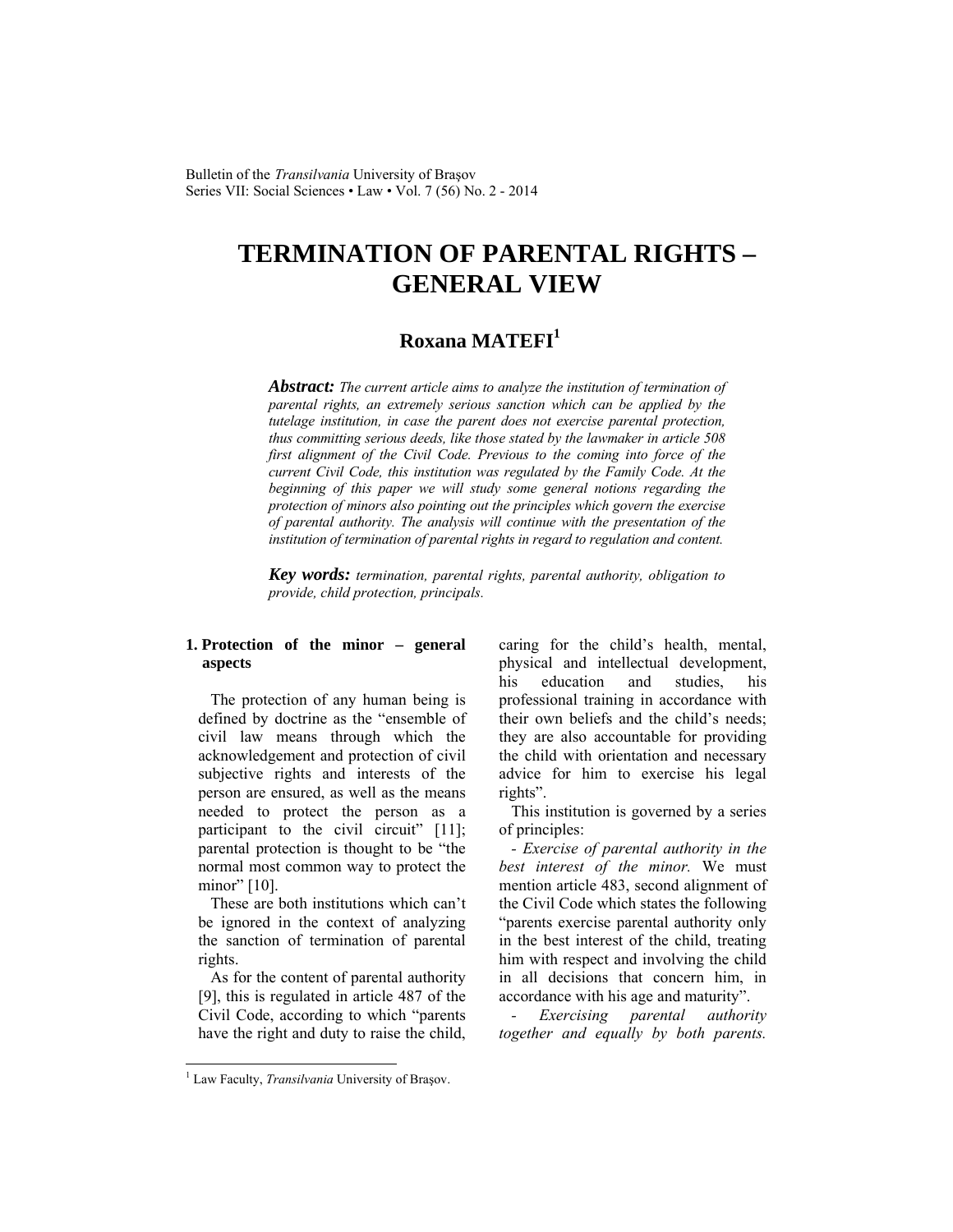Relevant in this matter is article 486 first alignment of the Civil Code according to which "Parental authority is the ensemble of rights and duties which concern the person and the goods of the child and it must be exercised by both parents" and [14] according to which "both parents are responsible for raising their minor children".

*- Children have the same rights regardless of whether they come from marriage or outside of marriage or adoption.* According to article 260 of the Civil Code "children from outside of marriage are equal in rights to those who come from inside a marriage or those who are adopted".

*- Parental protection is exercised in conditions of patrimonial independence,*  thus "the parent has no right over the goods of the child and the child has no rights over the goods of the parents" (article 500 of the Civil Code).

*- The principle of involving the child in all decision that concern him considering his age and maturity,* as stated by article 483 second alignment of the Civil Code [8].

### **2. Termination of parental rights – notion and regulation**

An extremely serious sanction to be applied by the tutelage institution against the parent/parents who commit deeds as those listed in article 508 first alignment of the Civil Code is the termination of the parents' parental rights.

Currently regulated by the Civil Code, the institution of termination of parental rights was introduced prior to this legislative change, in the Family Code, which stated, in article 109 first alignment that "if the health or physical development of the child is endangered by the way the parental rights are exercised, by abusive behavior of by seriously neglecting parental duties or if the education, studies or professional training of the child is not done according to the principle of commitment and loyalty to Romania, than the court, by request of the tutelage authority, will terminate the parental rights of the parents".

This measure is applied by the authorities of public administration with duties in child protection, when the parent endangers the life, the health or the development of the child by:

- $\blacksquare$  treating the child in a bad manner;
- consumption of alcohol or drugs;
- abusive behavior;
- serious negligence in fulfilling parental duties;
- not considering the best interest of the child.

From the previous citation we can see that the situations in which this measure can apply are quite numerous, but the courts are at liberty to decide how serious the deeds which require such a sanction are.

Otherwise "the area of situations which compromise the idea of protecting the child is illustrated in some court decisions  $($ ...)" [4].

Doctrine has stated that while "the lawmaker makes no distinction (…) hence abusive behavior, serious negligence in fulfilling parental duties or not considering the best interest of the child, are all part of the rights and duties which come from a patrimonial or non patrimonial side of parental authority" [3].

Another opinion argues that "as it is an exception, termination is applied only for serious deeds regarding the child, thus it is not possible to apply such a sanction for not fulfilling the duties regarding the goods of the child" [2].

The cases listed above provide a serious violation of the duties of parents, as regulated by article 487 of the Civil Code:

- the obligation to care for the health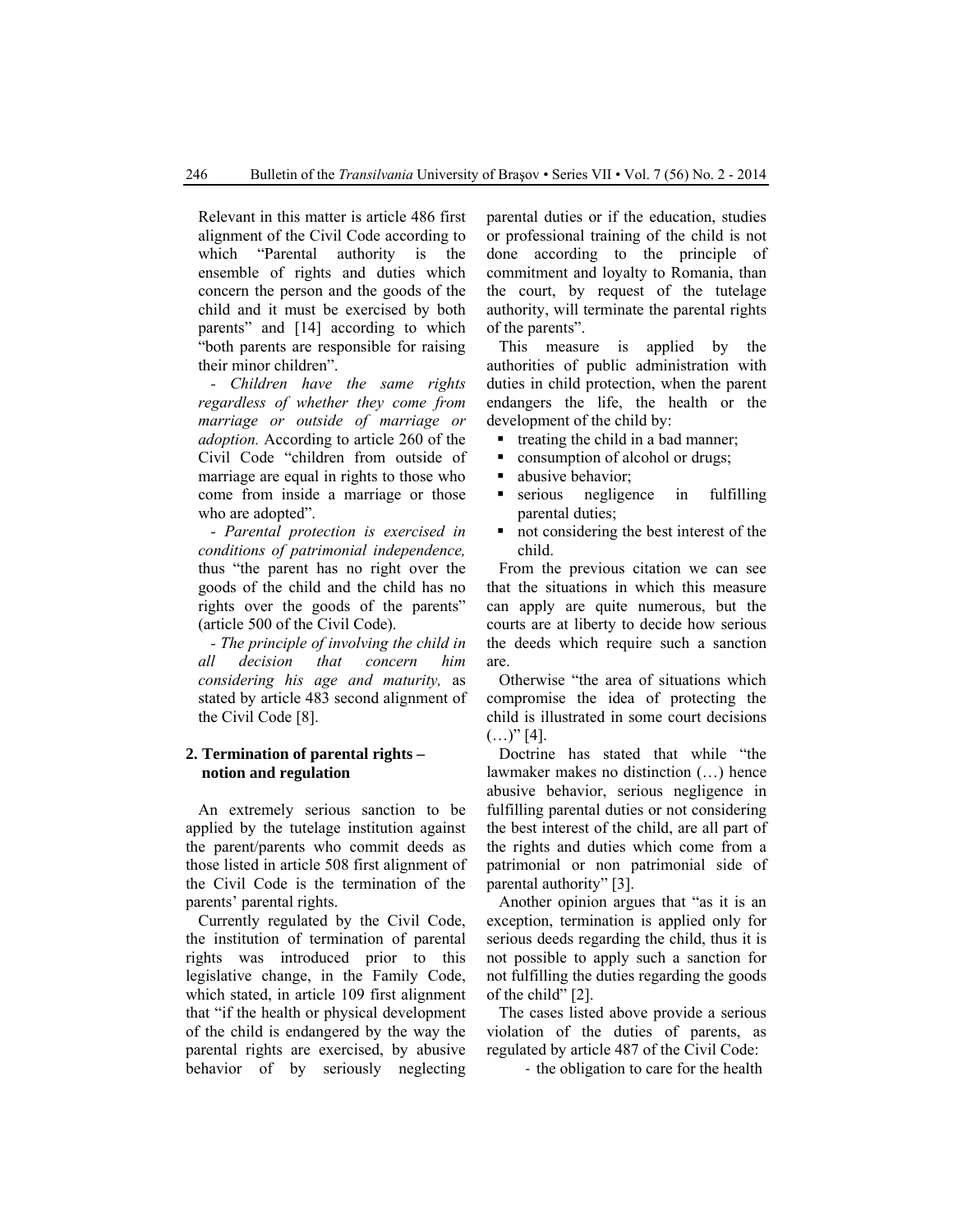as well as for the physical, mental and intellectual development of the child;

- the obligation to care for the education, study and professional training of the child, according to their own beliefs and the child's needs;
- the obligation to provide
- orientation and necessary advice to the child in order for him to exercise his legal rights.

Similar provisions are found in article 488 first alignment of the Civil Code which states that "parents have a duty to raise the child in harmony and ensure proper conditions for his physical, mental, spiritual, moral and social development".

Also to be considered are the provisions of article 89 first alignment of Law no 272/2004 regarding the protection and the promotion of children's rights, according to which "the child has the right to be protected against abuse, negligence, exploitation, trafficking, illegal immigration, abduction, violence, internet pornography, as well as any form of violence, regardless of the environment the child is in: family, school, medical facilities, protection institutions, detention or rehabilitation facilities, internet, the media, workplace, sports environments, community and so on".

Ruling on whether a person's parental rights should be terminated is done urgently, by calling both parties and with the mandatory participation of the prosecutor; at the same time, a psychosocial investigation will take place and all conclusions of this investigation will be written in a report.

According to the Quebec Civil Code, which served as inspiration for the current Romanian Civil Code, the court can, for very serious reasons and if it is in the best interest of the child, to declare the parents or the legal guardian's parental rights terminated.

Thus, in order for this measure to be taken, the following conditions must be met:

- **a** serious reason and
- the best interest of the child.

We notice that, in regard to causes which might justify this measure, the Quebec lawmaker states only that there must be a serious reason, without providing explanation to clarify, thus leaving it to the court to appreciate if a certain situation qualifies as serious reason.

However, the Romanian lawmaker thought it was necessary to regulate this matter more clearly, as we have seen above.

This measure can be taken not only against parents, but also against a third party who was responsible for exercising parental authority.

As a rule, termination of parental rights is total and its effects will extend to all children born at the date of applying this sanction.

Similar provisions are found in article 608 of the Quebec Civil Code, which states that "termination of parental rights extends to all minor children born at the date the decision was pronounced, except if the court decides otherwise".

By exception, termination of parental rights can be applied only in regard to some parental rights and in regard to some of the children. Such an exception can be applied only if the growth, education and professional training of the children are not affected, according to the provisions of article 509 second alignment of the Civil Code.

This subject raises some rather sensitive issues, as the court must verify whether exercising only some parental rights can impair the child's/children's development.

Similar to the civil law in Quebec, we must notice that article 606 of the Quebec Civil Code states that if termination of parental rights is not requested by a certain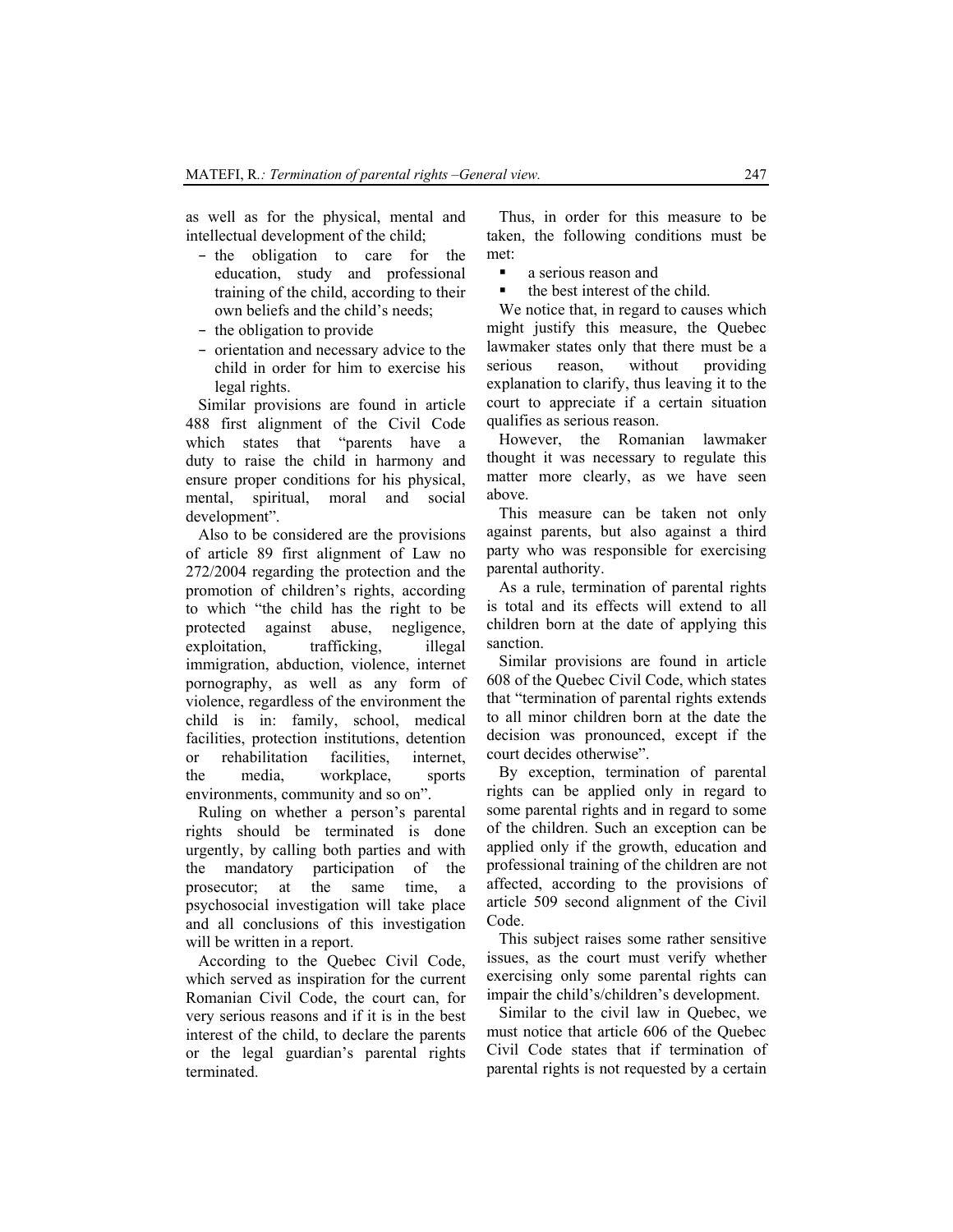situation, the court can rule on partial termination or forbid the parents from exercising parental authority.

This is also a partial termination of parental rights.

In case the parental rights of both parents are terminated, the child will be provided with a legal guardian.

All these legal provisions must be analyzed and corroborated with the special law in this domain - Law no 272/2004 regarding the protection and promotion of the child's rights, which, in article 89 first alignment states the following: "the child has the right to be protected against abuse, negligence, exploitation, trafficking, illegal immigration, abduction, violence, internet pornography, as well as any form of violence, regardless of the environment the child is in:

- family,

- school,

- medical facilities,

- protection institutions,
- detention or rehabilitation facilities,
- internet,
- the media,
- workplace,

- sports environments, community and so on".

## **3. The parent's obligation to provide for the child in case of termination of parental rights**

Expressly regulated by the lawmaker, the legal obligation to provide is defined by the doctrine as "the legal expression of solidarity which must exist between members of a family and which implies ensuring all necessary means for a decent living for a person in need" [5].

According to another doctrine definition, the legal obligation to provide is "the duty of a person to ensure the means necessary for survival from a material and spiritual point of view for another person" [1].

As a supplementary measure for the protectection of the child, the lawmaker has expressly regulated the parent's obligation, in spite of the termination of their parental rights, to continue to provide for his child [7].

The Civil Code states that "the mother and father are held together to provide for their minor child, ensuring the necessary means for survival, as well as education, studies and professional training" (article 499, first alignment of the Civil Code).

The obligation continues to exist even if the child becomes of age, as long as he is still continuing to study and is not over 26 years of age.

This measure is completely justified, as the crimes committed by the parent cause serious prejudice to the child, as well as suffering which causes serious trauma for the child, some even impossible to overcome.

As stated in the doctrine "the obligation to provide stands on the material act of procreation and the connection between a parent and his child" [6] as it is independent from applying a measure such as termination of parental rights.

The opinion of French legal adviser Loysel appears to be quite appropriate "He who has a child must feed it".

Even more to the point, the obligation to provide has a personal character, thus being inaccessible.

Finally, we must mention that, in addition to the obligation to provide, the parent whose rights have been terminated, still maintains the right to agree to adoption.

#### **4. Aspects of comparative law - French law**

The French lawmaker regulates in article 378 and 378-1 of the Civil Code, the hypothesis according to which parental authority can be withdrawn from the parent.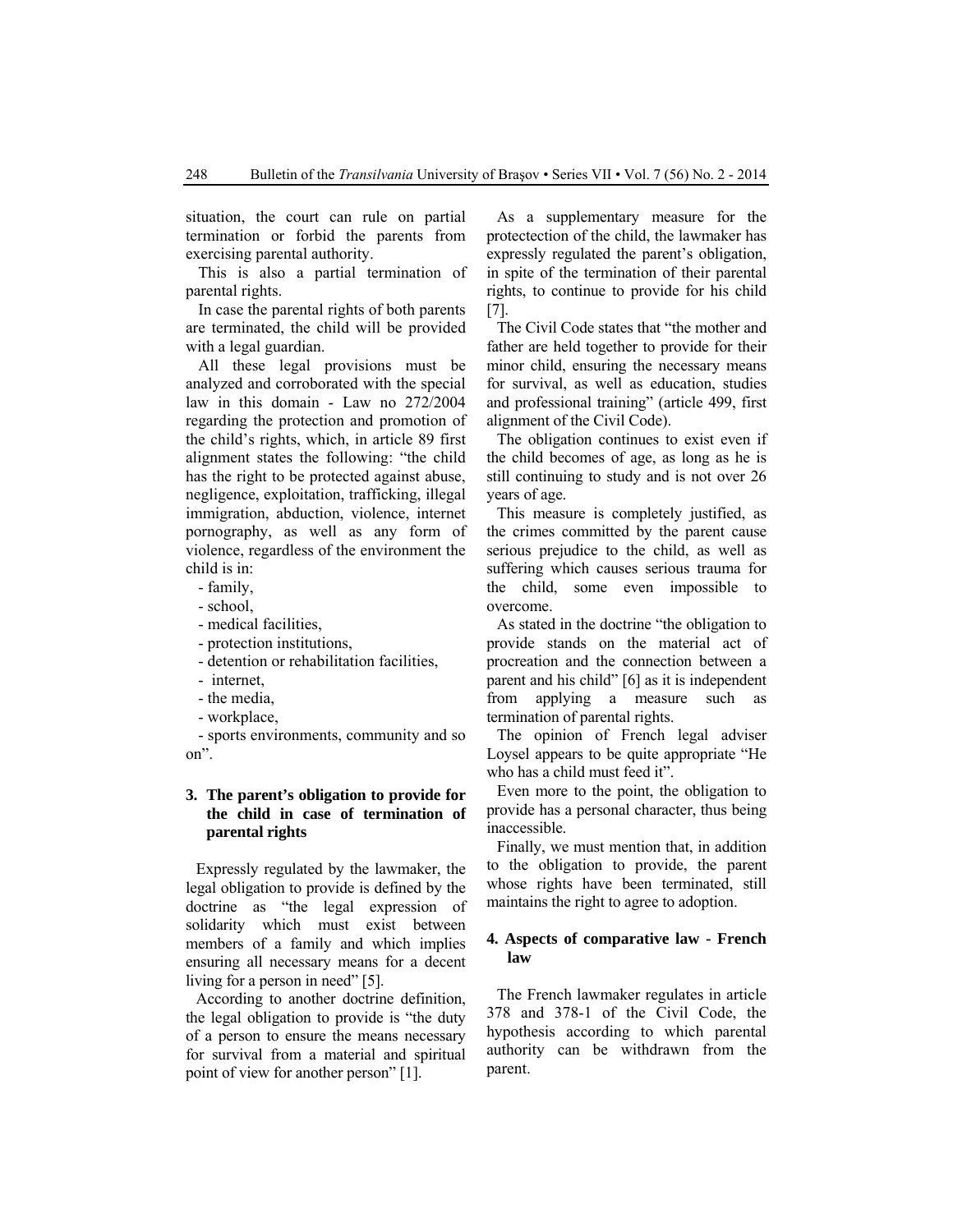Thus, according to article 378 of the French Civil Code "parental authority can be withdrawn from the mother or father who is proved to be an author, co author or accomplice to a crime against the child or the other parent.

 This withdrawal is to be applied to all ascending relatives for the part of the parental authority which they might become responsible for".

The court can withdraw parental authority in one of the following situations:

- the parent is sentenced as author, co author or accomplice to a crime against his child;
- the parent is sentenced as author, co author or accomplice to a crime committed by his child;
- the parent is sentenced as author, co author or accomplice to a crime against the other parent;

It is quite obvious that these are all serious crimes, thus the termination of parental rights is completely justified.

Independently from the existence of a sanction decision for the parent for either of the facts stated above, the court can withdraw parental authority completely or partially in case the mother or the father endangers the security, health and morals of the child by treating the child badly, by drinking or doing drugs, by misbehaving or committing crimes, by not providing care and guidance (article 378-1 of the French Civil Code).

The lawmaker expressly regulates all situations in which such a measure can be applied:

- $\blacksquare$  treating the child badly;
- drinking or doing drugs;
- misbehaving:
- committing crimes;
- not providing care and guidance.

Any of the facts listed above can justify the measure of withdrawal of parental authority, provided this kind of behavior

endangers the security, health or morality of the child.

Continuing this regulation (article 378-1 of the French Civil Code) there is yet another case in which parental authority is completely withdrawn: in case the mother or the father do not fulfill the obligations stated by articles 375-7 for two years or in case the child is placed under assistance.

The people who have the right to ask for complete withdrawal of parental authority are:

- the prosecutor,
- a member of the family,
- the child's guardian.

The measure will be applied by the tribunal.

### **5. Court case**

Unlike the law of other states where any interested person can ask for termination of parental rights (Quebec) as well as the prosecutor/member of the family/legal guardian, in our law, the right to file such a complaint is given to authorities from public administration with duties in child protection services.

We will provide the following example:

By filing complaint no 902/101/2011 to Mehedinti County Court, the plaintiff BL sued the defendant BIC and the Tutelage Authority and requested the defendant's termination of any parental rights she holds over the minor child IMV.

The reasons for this complaint show that by the civil sentence no 111/16.01.2009 pronounced by Dr. Tr. Severin Courthouse, the minor IMV was placed in the care of the plaintiff who is also the maternal grandmother of the child.

The plaintiff explained that she had been the one to provide for the minor since birth as the child's mother was living with II and was absent most of the time; also, the defendant did not contribute to the upbringing and education of the minor.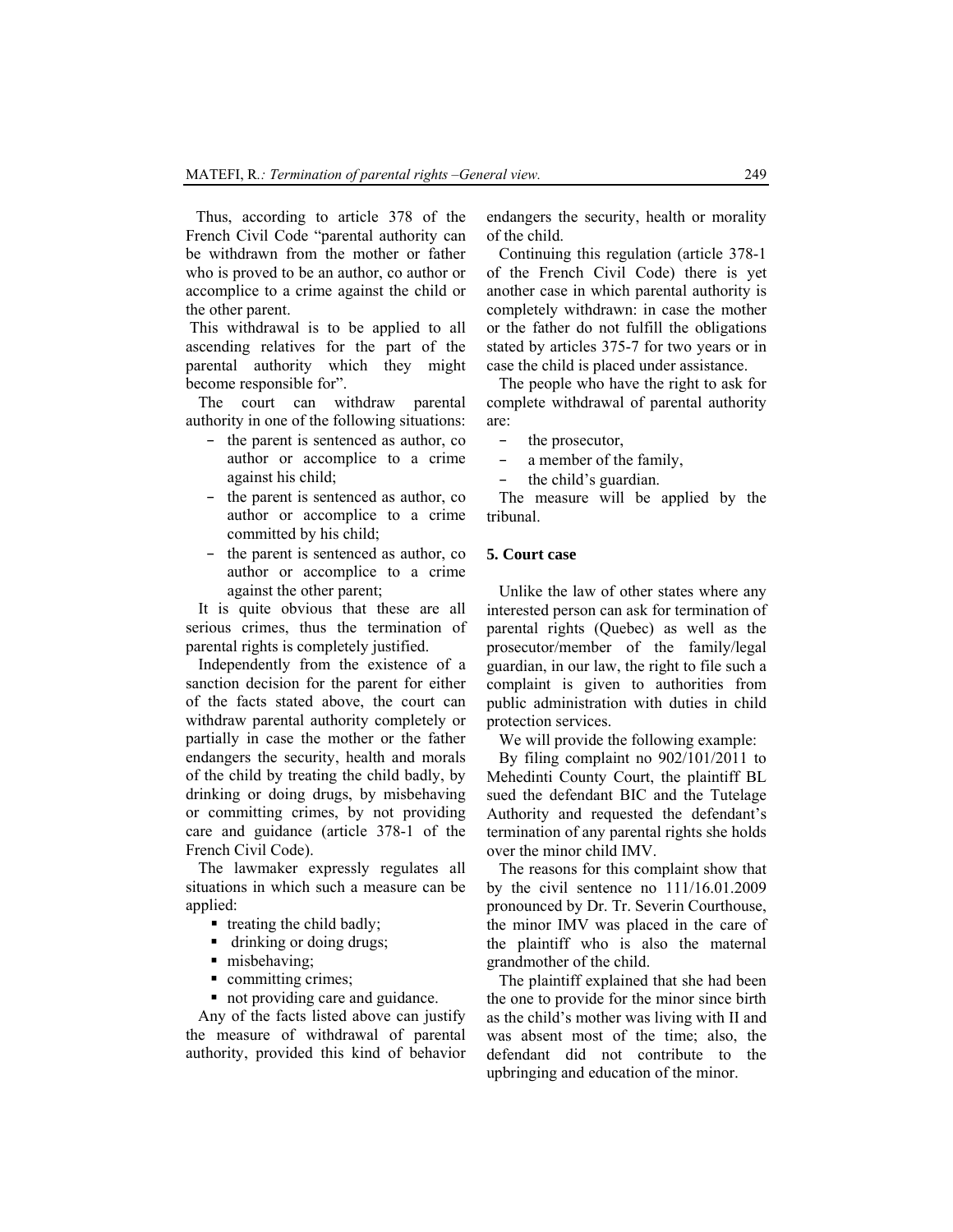Also, the minor's father was completely uninterested in raising and providing for the child.

At present, the defendant is living with another man and is threatening the plaintiff that she will take the child under her care.

The minor has a serious physical disability (paralysis on the right side, her walking is impaired, as well as the use of her arm).

After a series of medical procedures, the minor's condition was visibly improved and she is currently a student of the Mehedinti Primary School.

In all her efforts, the plaintiff was supported by her husband BI, thus the minor is very attached to both grandparents.

For proving all this, the plaintiff filed documents form the General Registry, the medical certificate no 331/3.05.2011 provided by the Mehedinti Child Protection Services, the report regarding the psychosocial examination of the child no 1633/15.02.2008 provided by the "Constantin Pufan" Education Facility, the report no 1963/510 provided by the Mehedinti County Hospital, the certificate no 1881/15.03.2011 provided by the City Hall, the plaintiff's work contract no 18/26.05.2009 concluded between the plaintiff and the City Hall, the civil decision no 111/16.01.2009 pronounced by Dr. Tr. Severin Courthouse, the caregiver agreement authenticated by Strehaia State Notary no 345/19.03.1993.

By the civil decision no 222/15.11.2011, the Mehedinti Court declined competence in favor of Vanju Mare court, keeping in mind that the court is not competent to rule in these matters.

The provisions of article 2 point 1, letters a-i of the Civil Procedure Code establishes the matters upon which the court can rule.

Moreover, the provisions of the new Civil Code state that such matters should be ruled upon by the court.

The Vanju Mare court registered the complaint under no 4056/332/2011.

The court stated that the plaintiff was not able to file such a complaint.

By examining all the papers, the court stated the following:

According to the provisions of article 137 of the Civil Procedure Code, the court must first rule on exceptions.

By the present complaint, the plaintiff BL requested that the defendant's parental rights it holds over the minor IMV be terminated.

The reason for this is that, by the civil decision no 111/16.01.2009 pronounced by Dr. Tr. Severin court, the minor was placed in the care of the plaintiff who is also the maternal grandmother of the child who has provided for the child since birth, as the minor's mother was absent most of the time and did not contribute in any way to the raising and education of the child.

Also, the minor's father was completely uninterested in providing for the child.

According to the provisions of article 508 of the Civil Code "[12] The tutelage authority, on request by the Child Protection Services, can terminate parental authority if the parent endangers the life, health or development of the child by treating the child badly, by drinking, doing drugs, misbehaving, by seriously neglecting to fulfill parental duties or by not considering the best interest of the child".

In the present case, the plaintiff, namely the grandmother of the child and the person who provided for the minor, does not have the entitlement to ask for termination of parental rights, as such a complaint can only be filed by the public administration authorities with duties in child protection services.

Thus, the court will grant the exception and will dismiss the plaintiff's request. [16].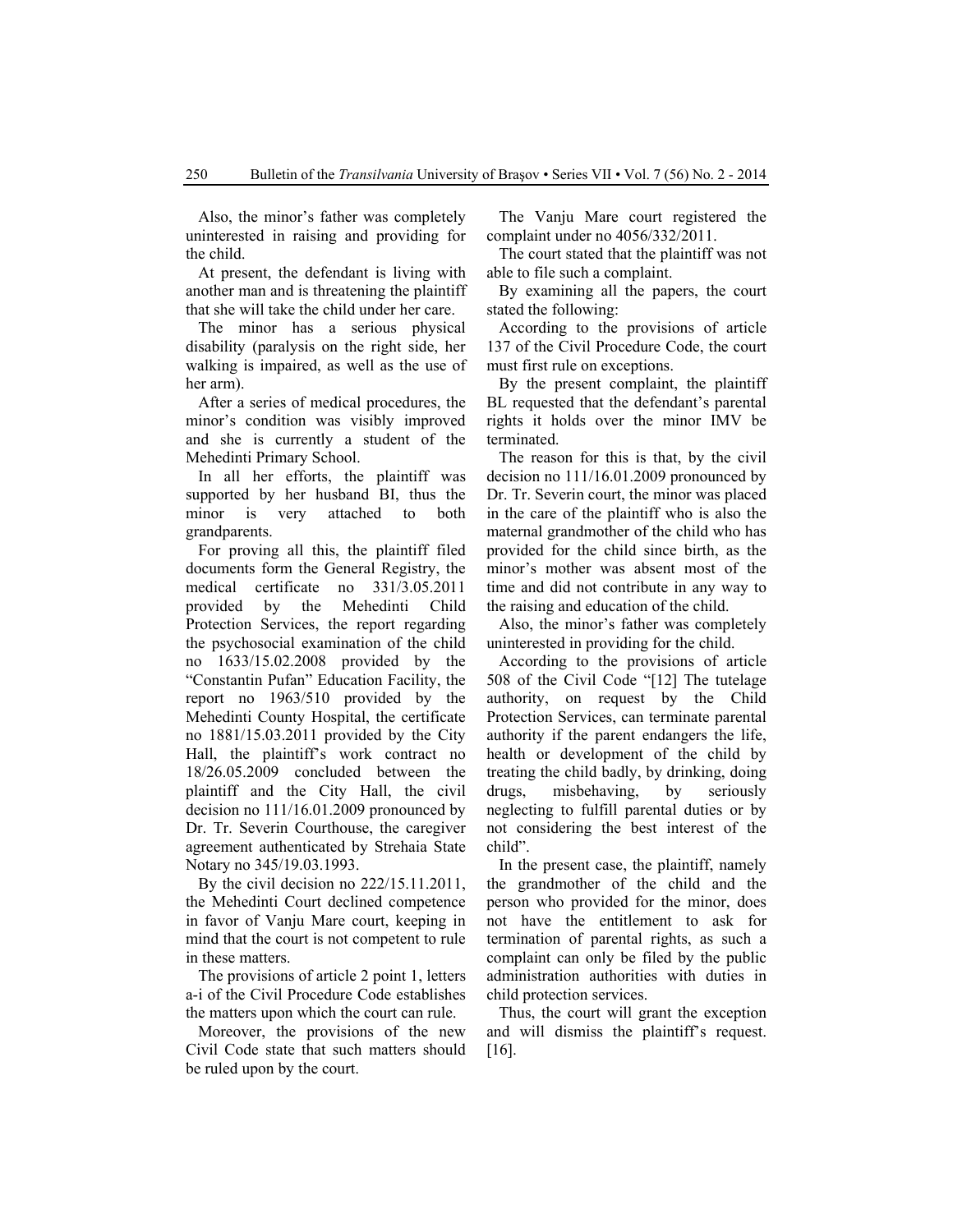#### **6. Restoring the exercise of parental rights**

Termination of parental rights is temporary, thus the parent can be granted his rights back when the circumstances that caused such a measure had ceased and the parent no longer endangers the life, health and development of the child, according to article 512, first alignment of the Civil Code.

Also, the court can allow the parent to maintain personal relations with the child until the parent is restored in his parental rights, as long as this measure is in the best interest of the child.

The request for restoring parental rights is ruled by the tutelage court, within an emergency procedure, by calling both parties and the prosecutor.

We must also mention that a psychosocial investigation is needed as the reports will constitute the ground for such a request.

Similar provisions are found in the Quebec Civil Code, which states that "The mother or father who was deprived of parental authority or an attribute of parental authority was withdrawn from him, can gain back these rights provided he invokes new circumstances, except for the provisions which regulate adoption" (Article 610 of the Quebec Civil Code).

#### **7. Conclusion**

This paper is divided into eight subchapters, among which can mentioned - Protection of the minor – general aspects; Termination of parental rights – notion and regulation; The parent's obligation to provide for the child in case of termination of parental rights; Aspects of comparative law - French law; Court case; Restoring the exercise of parental rights – was designed to emphasize the importance of the termination of parental rights' consequences.

The main legal sources used, were the Romanian civil Code, the French, Quebec civil Code, Law no 272/2004 regarding the protection and promotion of the child's rights.

 In the first section I considered useful to start the analysis by presenting the institution of protecting the minor, focusing on the principles that regulate this institution. The second section deals with general aspects regarding the termination of parental rights, namely its legal definition and regulation.

 As regards the third section, it deals with the parent's obligation to provide for the child when parental rights have been terminated, one of the most important obligation that the parent has to assume in any circumstance, even if their parental rights have been withdrawn.

 The fourth section comprises a comparative view over the French law regulating the same issue. In the fifth section I included a short Romanian court case connected to the procedural aspects of the termination of the parental rights institution. The sixth section describes the conditions needed to be fulfilled in order to restore the exercise of parental rights.

The last two sections which conclude the analysis include the conclusions and the bibliography.

#### **References**

- 1. Avram, M.: *Drept civil. Familia* (*Civil law. The family*). Bucharest. Hamangiu Publishing House, 2013.
- 2. Bacaci, AL., Dumitrache, V.-C, Hageanu, C.C.: *Dreptul familiei în reglementarea Noului Cod civil (Family law in the regulation of the new Civil Code)*. C.H. Beck Publishing House, Bucharest, 2012.
- 3. Chelaru, E.: *Persoanele în reglementarea NCC* (*The persons in the regulation of the new Civil Code*).